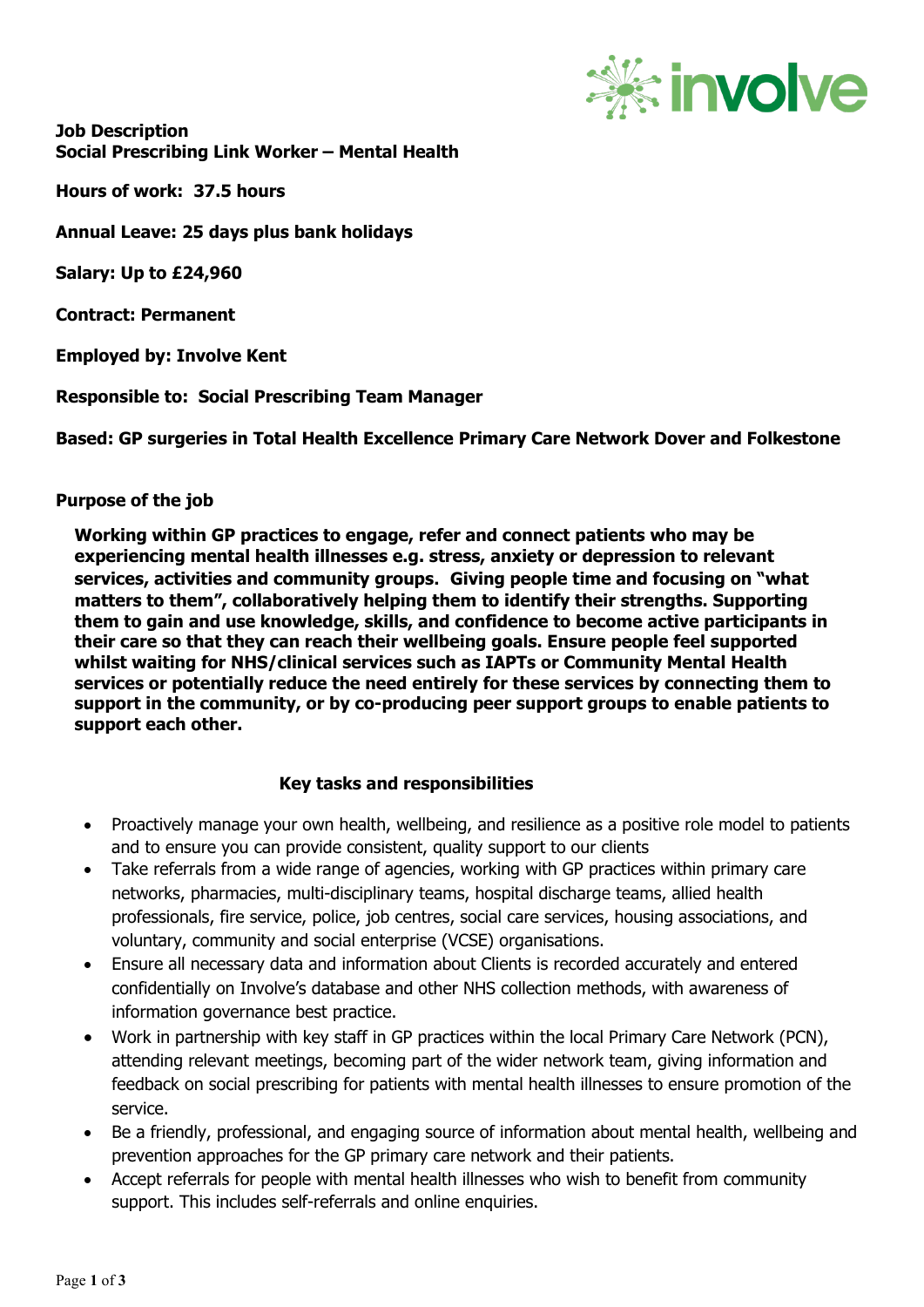

- Provide personalised support to individuals, their families, and carers to improve their wellbeing, independence, and health outcomes.
- Develop trusting relationships by giving people time and focus on 'what matters to me' with them.
- Take a holistic approach, based on the person's priorities and the wider determinants of health.
- Co-produce a personalised support plan (action plan) to improve health and wellbeing, introducing or reconnecting people to community groups and statutory services. Manage and prioritise your own caseload, in accordance with the needs, priorities and any urgent support required by individual.
- Motivate, coach, empower and encourage people to take positive action to improve their mental health and wellbeing, by connecting with others, attending groups, promoting self-care, volunteering, accessing advice and information and support services.
- Work with people in a supportive, holistic way focusing on strength-based assessment to address practical and psychological barriers, such as lack of transport, low confidence, and social isolation, to co-produce a solution.
- Build relationships and bring together professionals working with patients you are supporting to ensure a personalised care approach throughout the primary care networks. Attend MDT meetings as needed.
- Support people to choose appropriate community activities to support their wellbeing, such as exercise groups, self-help groups, debt advice, community gardening; and many other opportunities.
- Seek opportunities and activities in the local area which people could benefit from, such as local community groups, make contact and engage them in the service.
- Confirm that the appropriate SNOMED codes are used on GP patient note systems with awareness of information governance best practice.
- Use recognised tools with patients to track improvements in their health and wellbeing using ONS scales of Wellbeing. Work with GP practices to review data on GP appointments and hospital admissions to track statistical improvements at practices.
- Co-produce with people the set-up of peer support groups around the primary care network, promote volunteering at the groups and peer buddies.
- Recruit volunteers to support the service locally. Engage with Patient Participation Groups, existing community groups, patients and staff to promote volunteer opportunities
- With Involve colleagues, provide volunteer training and induction.
- Coordinate volunteers to help deliver the service and match them with patients, to provide support such as driving isolated patients to activities, administration and communication with patients, mentoring and befriending and addressing minor issues or problems.
- Work closely with partners particularly Community Navigators and One You advisors, to ensure support for patients is complementary and people access the right service for their needs.
- Any other tasks and responsibilities that may be identified as necessary as the service evolves and develops.